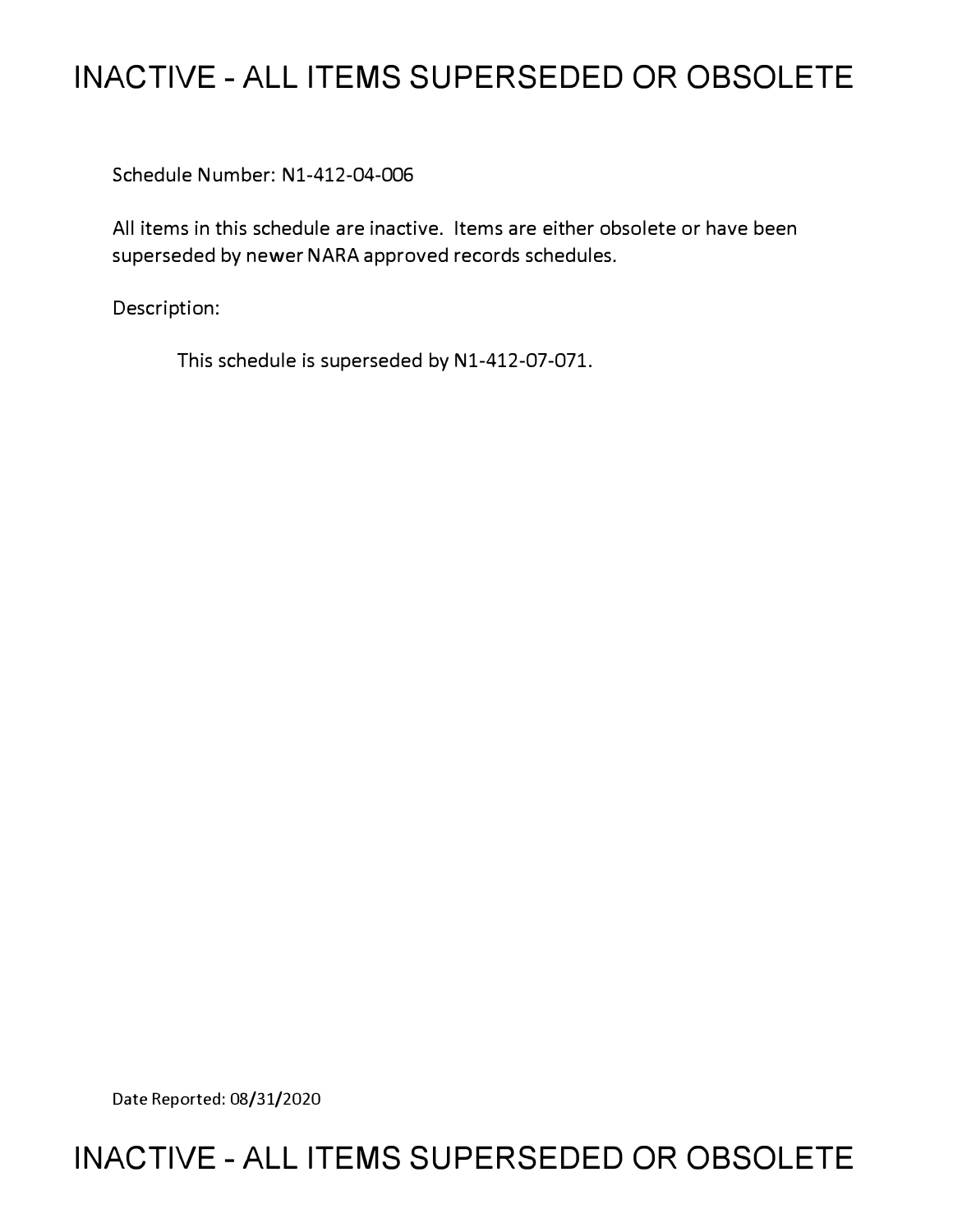| <b>REQUEST FOR RECORDS DISPOSITION AUTHORITY</b>                                                                                                                                                                                         |                                                        | <b>LEAVE BLANK (NARA use only)</b>                                                                                                                                                                                      |                    |
|------------------------------------------------------------------------------------------------------------------------------------------------------------------------------------------------------------------------------------------|--------------------------------------------------------|-------------------------------------------------------------------------------------------------------------------------------------------------------------------------------------------------------------------------|--------------------|
| (See Instructions on reverse)                                                                                                                                                                                                            |                                                        | <b>JOB NUMBER</b>                                                                                                                                                                                                       |                    |
| TO: NATIONAL ARCHIVES and RECORDS ADMINISTRATION (NIR)                                                                                                                                                                                   |                                                        | $\frac{\gamma_1-\gamma_2-\gamma_1-\gamma_2-\gamma_1-\gamma_2-\gamma_1}{\text{parte } \text{RECEIVED}}$                                                                                                                  |                    |
| WASHINGTON, DC 20408                                                                                                                                                                                                                     |                                                        | $4 - 19 - 2004$                                                                                                                                                                                                         |                    |
| 1. FROM (Agency or establishment)                                                                                                                                                                                                        |                                                        | NOTIFICATION TO AGENCY                                                                                                                                                                                                  |                    |
| U. S. Environmental Protection Agency                                                                                                                                                                                                    |                                                        |                                                                                                                                                                                                                         |                    |
| <b>2. MAJOR SUBDIVISION</b>                                                                                                                                                                                                              |                                                        |                                                                                                                                                                                                                         |                    |
| Office of Research and Development Laboratories                                                                                                                                                                                          |                                                        | In accordance with the provisions of 44<br>U.S.C. 3303a the disposition request,<br>including amendments, is approved except<br>for items that may be marked "disposition<br>not approved" or "withdrawn" in column 10. |                    |
| 3. MINOR SUBDIVISION                                                                                                                                                                                                                     |                                                        |                                                                                                                                                                                                                         |                    |
| 4. NAME OF PERSON WITH WHOM TO CONFER                                                                                                                                                                                                    | 5. TELEPHONE                                           | ARCHIVIST OF THE UNITED STATES<br>DATE                                                                                                                                                                                  |                    |
|                                                                                                                                                                                                                                          |                                                        | tes Bellar                                                                                                                                                                                                              |                    |
| Chris O'Donnell                                                                                                                                                                                                                          | 202-566-1669                                           |                                                                                                                                                                                                                         |                    |
| <b>6. AGENCY CERTIFICATION</b>                                                                                                                                                                                                           |                                                        |                                                                                                                                                                                                                         |                    |
|                                                                                                                                                                                                                                          |                                                        |                                                                                                                                                                                                                         |                    |
|                                                                                                                                                                                                                                          |                                                        |                                                                                                                                                                                                                         |                    |
| I hereby certify that I am authorized to act for this agency in matters pertaining to the disposition of its records<br>and that the records proposed for disposal on the attached $\frac{4}{\sqrt{2}}$ page(s) are not now needed for t |                                                        |                                                                                                                                                                                                                         |                    |
| the General Accounting Office, under the provisions of Title 8 of the GAO Manual for Guidance of Federal                                                                                                                                 |                                                        |                                                                                                                                                                                                                         |                    |
| Agencies,                                                                                                                                                                                                                                |                                                        |                                                                                                                                                                                                                         |                    |
| is not required;                                                                                                                                                                                                                         | is attached; or                                        | has been requested.                                                                                                                                                                                                     |                    |
| SIGNATURE OF AGENCY REPRESENTATIVE<br>DATE                                                                                                                                                                                               | <b>TITLE</b>                                           |                                                                                                                                                                                                                         |                    |
| hrs O'                                                                                                                                                                                                                                   |                                                        |                                                                                                                                                                                                                         |                    |
|                                                                                                                                                                                                                                          |                                                        | Agency Records Officer                                                                                                                                                                                                  |                    |
| 7.                                                                                                                                                                                                                                       |                                                        | 9. GRS OR                                                                                                                                                                                                               | 10. ACTION         |
| <b>ITEM</b>                                                                                                                                                                                                                              | 8. DESCRIPTION OF ITEM AND PROPOSED DISPOSITION        | <b>SUPERSEDED</b>                                                                                                                                                                                                       | <b>TAKEN (NARA</b> |
| NO.                                                                                                                                                                                                                                      |                                                        | <b>JOB CITATION</b>                                                                                                                                                                                                     | USE ONLY)          |
|                                                                                                                                                                                                                                          |                                                        |                                                                                                                                                                                                                         |                    |
|                                                                                                                                                                                                                                          | EPA - 501 Scientific Research Project Files Related to |                                                                                                                                                                                                                         |                    |
|                                                                                                                                                                                                                                          |                                                        |                                                                                                                                                                                                                         |                    |
|                                                                                                                                                                                                                                          |                                                        |                                                                                                                                                                                                                         |                    |
| Rulemaking                                                                                                                                                                                                                               |                                                        |                                                                                                                                                                                                                         |                    |
|                                                                                                                                                                                                                                          |                                                        |                                                                                                                                                                                                                         |                    |
|                                                                                                                                                                                                                                          |                                                        |                                                                                                                                                                                                                         |                    |
|                                                                                                                                                                                                                                          |                                                        |                                                                                                                                                                                                                         |                    |
|                                                                                                                                                                                                                                          |                                                        |                                                                                                                                                                                                                         |                    |
|                                                                                                                                                                                                                                          |                                                        |                                                                                                                                                                                                                         |                    |
|                                                                                                                                                                                                                                          |                                                        |                                                                                                                                                                                                                         |                    |
|                                                                                                                                                                                                                                          |                                                        |                                                                                                                                                                                                                         |                    |
|                                                                                                                                                                                                                                          |                                                        |                                                                                                                                                                                                                         |                    |
|                                                                                                                                                                                                                                          |                                                        |                                                                                                                                                                                                                         |                    |
|                                                                                                                                                                                                                                          |                                                        |                                                                                                                                                                                                                         |                    |
|                                                                                                                                                                                                                                          |                                                        |                                                                                                                                                                                                                         |                    |
|                                                                                                                                                                                                                                          |                                                        |                                                                                                                                                                                                                         |                    |
|                                                                                                                                                                                                                                          |                                                        |                                                                                                                                                                                                                         | ù.                 |
|                                                                                                                                                                                                                                          |                                                        |                                                                                                                                                                                                                         |                    |
|                                                                                                                                                                                                                                          |                                                        |                                                                                                                                                                                                                         |                    |
|                                                                                                                                                                                                                                          | were no numer numb                                     |                                                                                                                                                                                                                         |                    |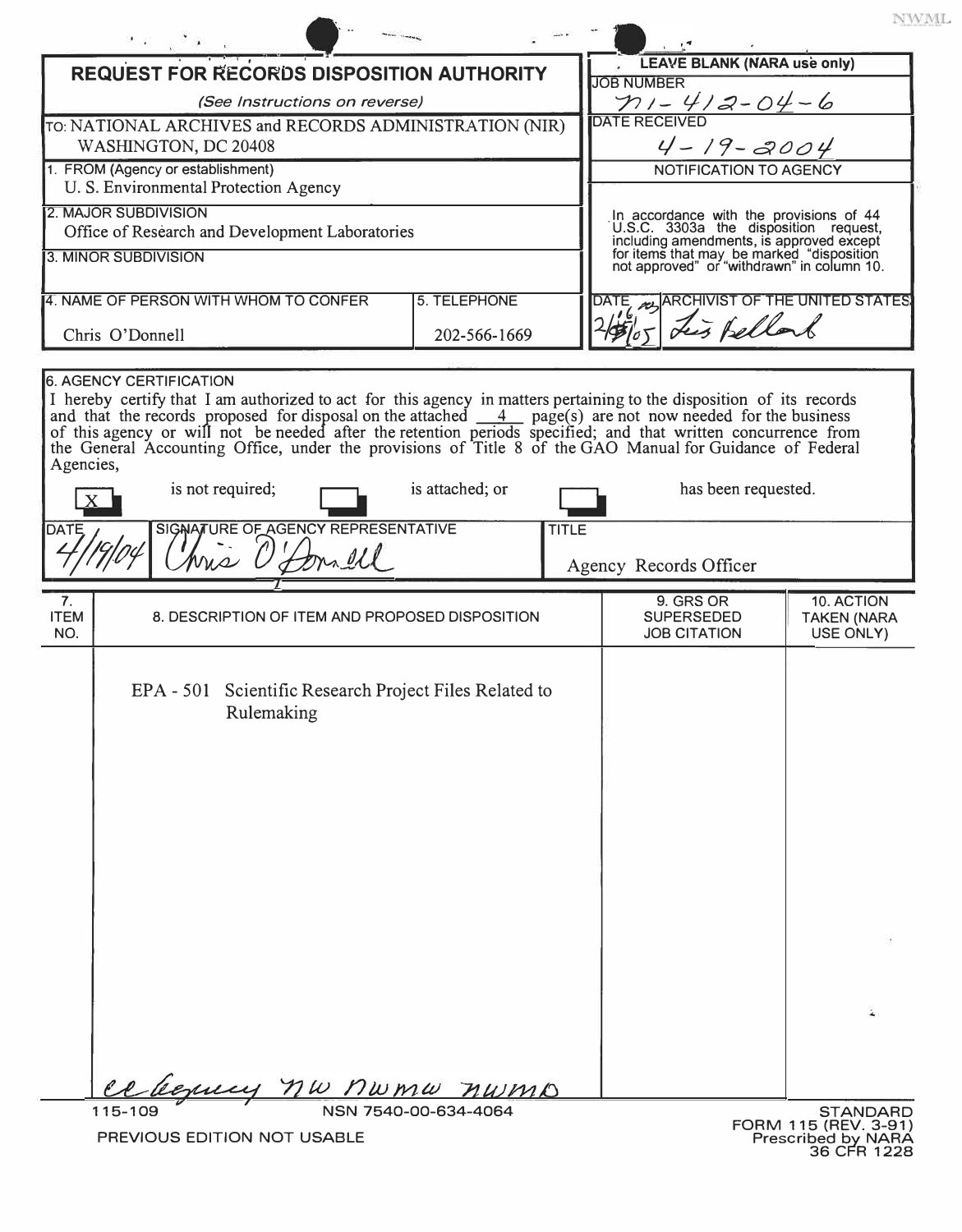EPA Records Schedule 501 - Scentific Research Project Files Related to Pulemaking Page 1 of 3

**This schedule is in draft and MAY NOT·be used to destroy records. It may be used in your office file plans and, with prior approval, used to retire records to a Federal Records Center. If you have any questions, please contact the Records Help Desk.** 

the contract of the contract of the contract of the contract of the contract of the contract of the contract of the contract of the contract of the contract of the contract of the contract of the contract of the contract o

# **EPA Records Schedule 501**

**Draft:** 08/20/2004

**Title:** Scientific Research Project Files Related to Rulemaking

**Program:** Research and Development Laboratories

**Applicability:** Agency-wide

**Agency File Code:** RNDL 501

#### **NARA Disposal Authority:**

•  $N1-412-04-6$ 

#### **Description:**

Includes project files of all scientific research projects conducted by Agency personnel which directly support rule-making, enforcement, regulatory, or policy decisions and research of high programmatic relevance which, in conjunction with other ongoing or planned studies, is expected to provide support of Agency rule-making, regulatory, or policy decisions. Also includes research of significant national interest, such as projects which might be monitored by the Administrator, or technology transfer projects which may be critical to the award of a patent or other important commercial or legal decision.

#### **Disposition Instructions:**

**Item a:** Record copy of documentation related to the formulation and approval of the research plan, the selection of the research methodology, questionnaires, quality assurance project plans, raw data, laboratory notebooks, project- or study-related correspondence, or other data collection media, copies of interim reports showing data tabulation results and interpretations, copies of the final reports, peer reviews, and quality assurance assessments

- Permanent
- Keep inactive materials in office 3 years after file break, then retire to PRC. Transfer to the National Archives when 20 years old.

**Item b:** Record copy of documentation related to the maintenance and calibration and inspection of equipment

- Disposable
- Keep inactive materials in office 3 years after file break, then retire to FRC. Destroy when 5 years old.

**Item c:** Electronic copies created with word processing and electronic mail applications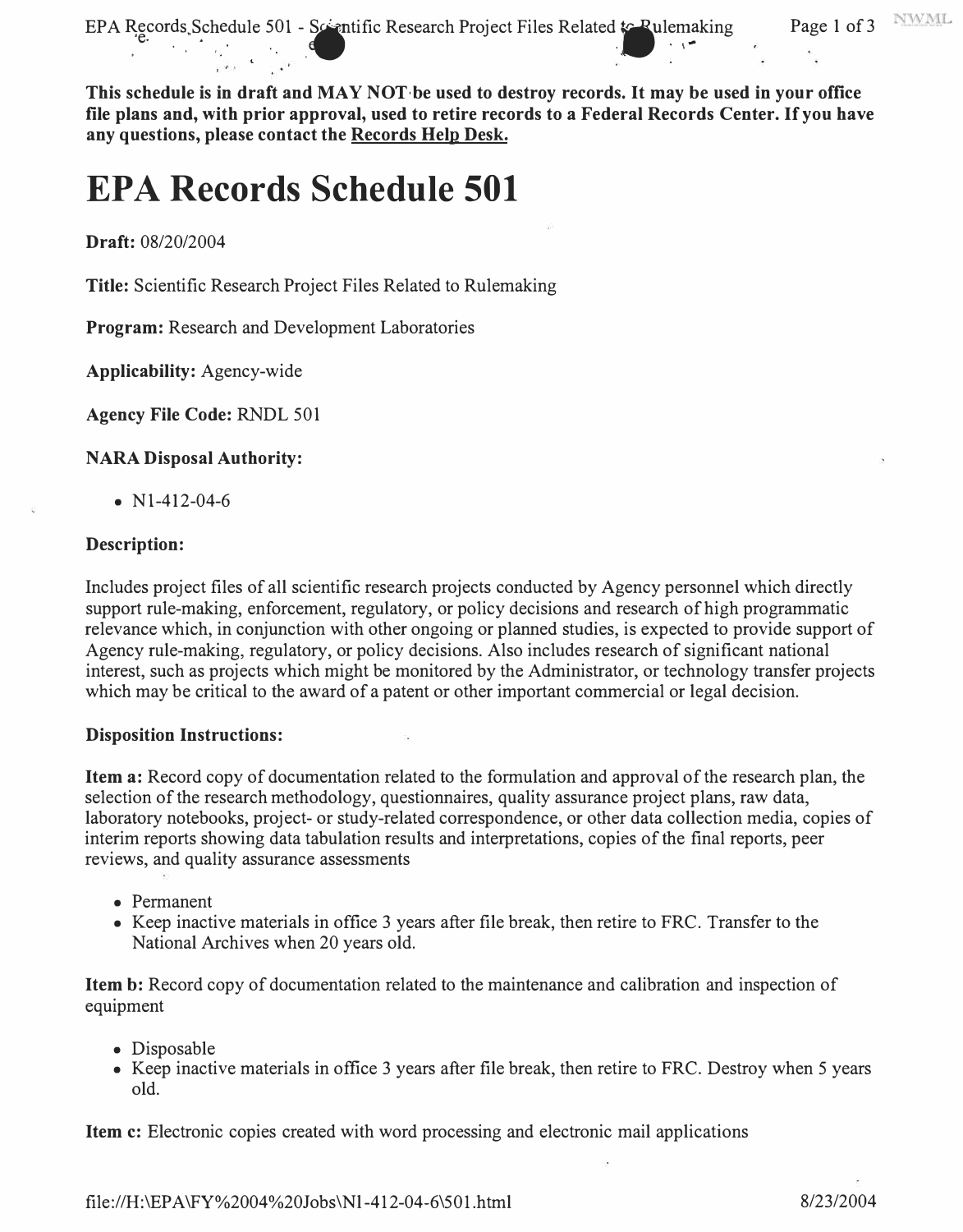EPA Records Schedule 501 - Scientific Research Project Files Related to Rulemaking Page 2 of 3

- Disposable
- Delete when record copy is generated.

**Arrangement:** Arrangement varies.

**Type of Records:** Case files

**Format:** Paper, Specimens, Electronic

**Functions Supported:** Research and Development Laboratories

#### **Specific Restrictions:**

• None

#### **Specific Legal Requirements:**

#### **Reasons for Disposition:**

This schedule item has been rewritten to include only project records of permanent value. This item also includes the raw data for the research to ensure defensibility of a study, particularly to an outside party, and to allow the repetition, reconstruction, or reanalysis of a study by independent investigators and appropriately qualified data users.

Retentions based on Good Laboratory Practices regulations (e.g., 40 CFR 792.195) and EPA's business needs.

#### **Agency-wide Guidance:**

Scientific research project files related to basic, exploratory research are covered in EPA 503.

#### **Program Office Guidance:**

Tissue samples and specimens, including wet specimens, samples of test, control, or reference substances, and specially prepared material which are relatively fragile and differ markedly in stability and quality during storage, are to be retained only as long as the quality of the preparation affords evaluation. Specimens obtained from mutagenicity tests, specimens of soil, water, and plants, and wet specimens of blood, urine, feces, biological fluids, do not need to be retained after quality assurance verification. In some research studies involving humans, the agreement with the human subjects requires samples to be destroyed immediately after the analysis and quality assurance verification is complete. In that case, the sample is retained as specified in the agreement.

Other tissue samples and specimens not listed above are to be retained 5 years, then destroyed.

#### **Custodians:**

Office of Research and Development

- **Contact:**
- **Mail Code:**